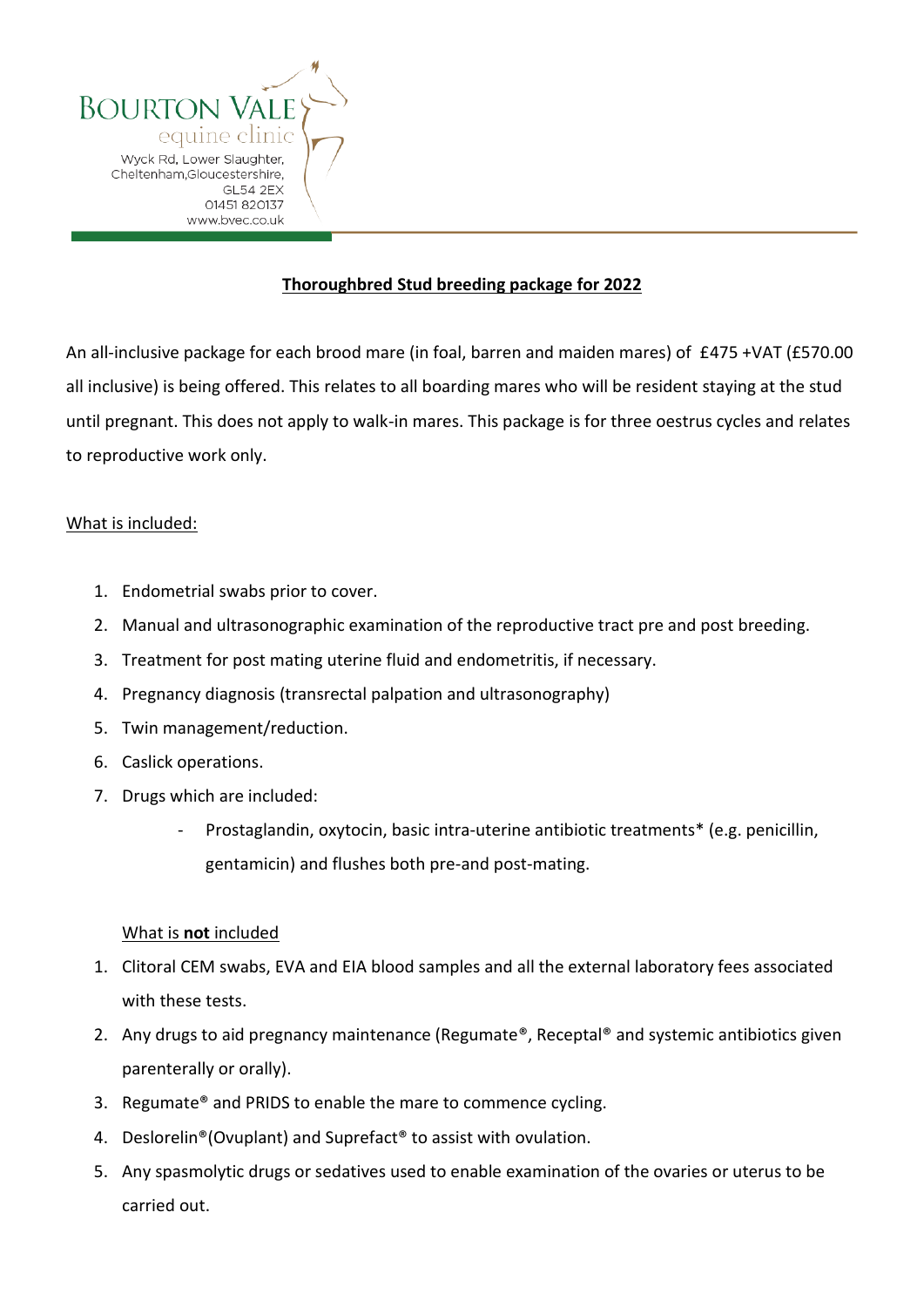

- 6. Sedatives to enable the mare to be mated (covered).
- 7. Any foal treatment whatsoever (i.e markings, micro chipping, emergency surgery, hernia treatment etc.).
- 8. The stud season officially ends on the 15<sup>th</sup> July as does this package.
- 9. Any other orthopaedic or medical treatments.

\* In some cases where the mare has been covered and failed to conceive, the vet in charge may decide the use of Excenel® antibiotic is necessary. The Excenel® will be charged at an additional cost.

*If the mare has not conceived in the previous two years but has visited a stallion then a full breeding history, with all diagnostic procedures that have been carried out will need to be disclosed. Bourton Vale Equine Clinic reserves the right to exclude any mare from this financial package at the attending veterinary surgeon's discretion following initial examination. If your mare is not in foal after three oestrus cycles then you will be contacted and a decision to continue, as well as approximate costs will be discussed with you.* 

The payment for this package has to be submitted to Bourton Vale Equine Clinic prior to the mare arriving at the stud. No veterinary work will commence without prior payment.

Signed: Date:

| Print Name:                                          |
|------------------------------------------------------|
| Owner/bloodstock agent (please delete as applicable) |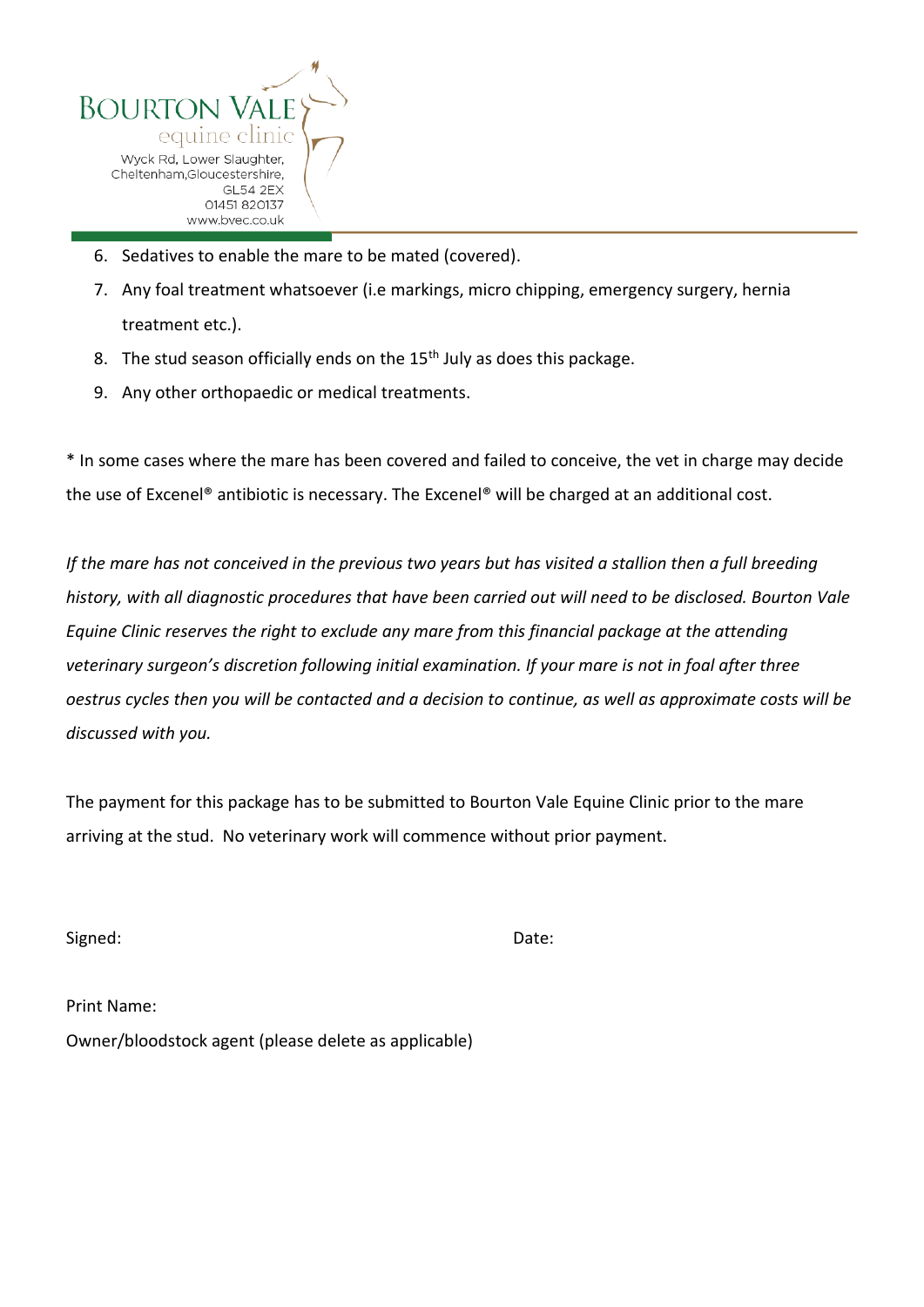

# Overbury Stud Breeding Package 2022

## **£475 plus VAT £95 TOTAL AMOUNT DUE £570**

Please return this form to Bouton Vale Equine Clinic and a VAT invoice will be sent on receipt

Paid by cheque enclosed

Paid by BACS Date Paid................

Paid by Card Date Paid................

UK BACS Transfers: Sort Code: 60-60-05

Account: 55236669

International BIC Code: BIC: NWBKGB2L IBAN: GB76NWBK60600555236669

EU VAT number if VAT is to be zero rated........................................

**PLEASE PUT THE MARE'S NAME AND OVERBURY STUD AS THE REFERENCE FOR BANK TRANSFERS. THIS AMOUNT MUST BE PAID BEFORE THE MARE ARRIVED AT THE STUD** 

## Acceptance Form for Veterinary Treatment at Overbury Stud